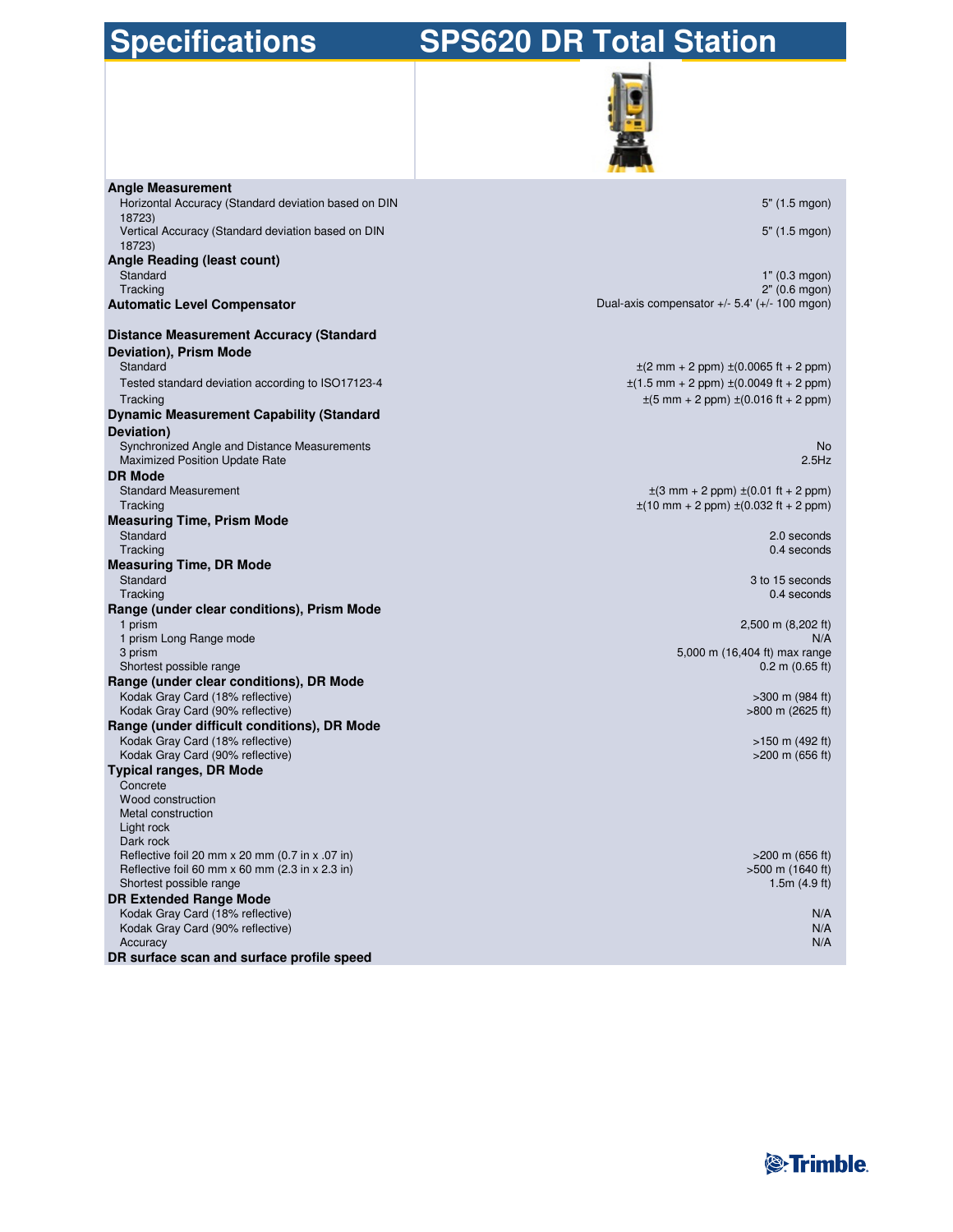**Specifications SPS620 DR Total Station Light Source** Laser diode 660 nm, Laser class 1 in Prism mode **Laser pointer coaxial (standard) Laser class and Laser class and Laser class and Laser class 3R** and Laser class 3R **Beam Divergence in Prism Mode** Vertical 4 cm/100 m (0.13 ft/328 ft) **Beam Divergence in DR Mode** Horizontal 2 cm/50 m (0.066 ft/164 ft) Vertical 2 cm/50 m (0.066 ft/164 ft) **Leveling** Circular level in Tribrach 8'/2 mm (8'/0.007 ft) and the control of the control of the control of the control of the control of the control of the control of the control of the control of the control of the control of the Electronic 2-axis level in the LCD Servo system MagDrive servo technology, integrated servo/angle sensor electromagnetic direct Rotation speed 86 degrees/sec (96 gon/sec) Positioning speed 360/180 degrees (400/200 gon)<br>
Positioning speed - Change Face I to Face II<br>
3.2 sec Positioning speed - Change Face I to Face II<br>Clamps and slow motions **Centering** Centering system Trimble 3-pin Magnifcation/shortest focusing distance 2.3×/0.5 m – infinity (1.6 ft – infinity) **Telescope** Magnification 30x Aperture 40 mm (1.57 inches)<br>
Field of view at 100 m (328 ft) 40 mm (1.57 inches)<br>
Field of view at 100 m (328 ft) 42.6 m at 100 m (8.5 ft at 328 ft) Shortest focusing distance Illuminated crosshair Variable (10 steps) Built-in tracklight<br>Operating temperature Dust and water proofing Focus type Servo assisted on side cover Servo assisted on side cover Servo assisted on side cover **Power Supply**<br>Internal battery **Operating Time**<br>One internal battery Three internal batteries in multi-battery adaptor and the state of the state of the state of the Approximately 18 hours<br>
The Approximately 12 hours<br>
Approximately 12 hours Robotic holder with one internal battery **Weight** Instrument (Servo/Autolock) 5.15 kg (11.35 lb) Instrument (Robotic) 5.25 kg (11.57 lb) Trimble CU Controller<br>Tribrach Tribrach 0.7 kg (1.54 lb) **Trunnion axis Height** 196 mm (7.71 in) **Handle Handle Handle Detachable and eccentric for unrestricted sighting Range** Robotic 300 - 500 m (984 - 1,640 ft) Autolock 300 - 500 m (984 - 1,640 ft) Autolock to Trimble MT1000 Target 500 m (1,640 ft) and the state state  $500 \text{ m (1,640 ft)}$ Shortest search distance **0.2 m** (.65 ft) 0.2 m (.65 ft) Autolock pointing precision at 200 m (656 ft) (Standard deviation) **Angle Reading** Standard 1" (0.3 mgon) Tracking 2" (0.6 mgon) 2.2 (0.6 mgon) 2.2 (0.6 mgon) 2.2 (0.6 mgon) 2.2 (0.6 mgon) 2.2 (0.6 mgon) 2.2 (0.6 mgon) Averaged observations 0.1" (0.03 mgon) Type of radio 2.4 GHz frequency-hopping, spread-spectrum radios Search time 2 – 10 s

laser class 3R in DR mode

4 cm/100 m (0.13 ft/328 ft)

 $-130$  ppm to 160 ppm continuous

drive Servo-driven, endless fine adjustment

Alidade optical plummet

field of m at 100 m (8.5 ft at 328 ft)<br>1.5 m (4.92 ft)-infinity  $-20$  °C to +50 °C (-4 °F to +122 °F)<br>IP55

Rechargeable Li-Ion battery 11.1 V, 4.4 Ah

Approximately 6 hours<br>Approximately 18 hours

 $0.35$  kg  $(0.77$  lb)

<2 mm (0.007 ft)

Search area 360 degrees (400 gon) or defined horizontal and vertical search window **Communication** USB, Serial USB, Serial USB, Serial USB, Serial USB, Serial USB, Serial USB, Serial USB, Serial